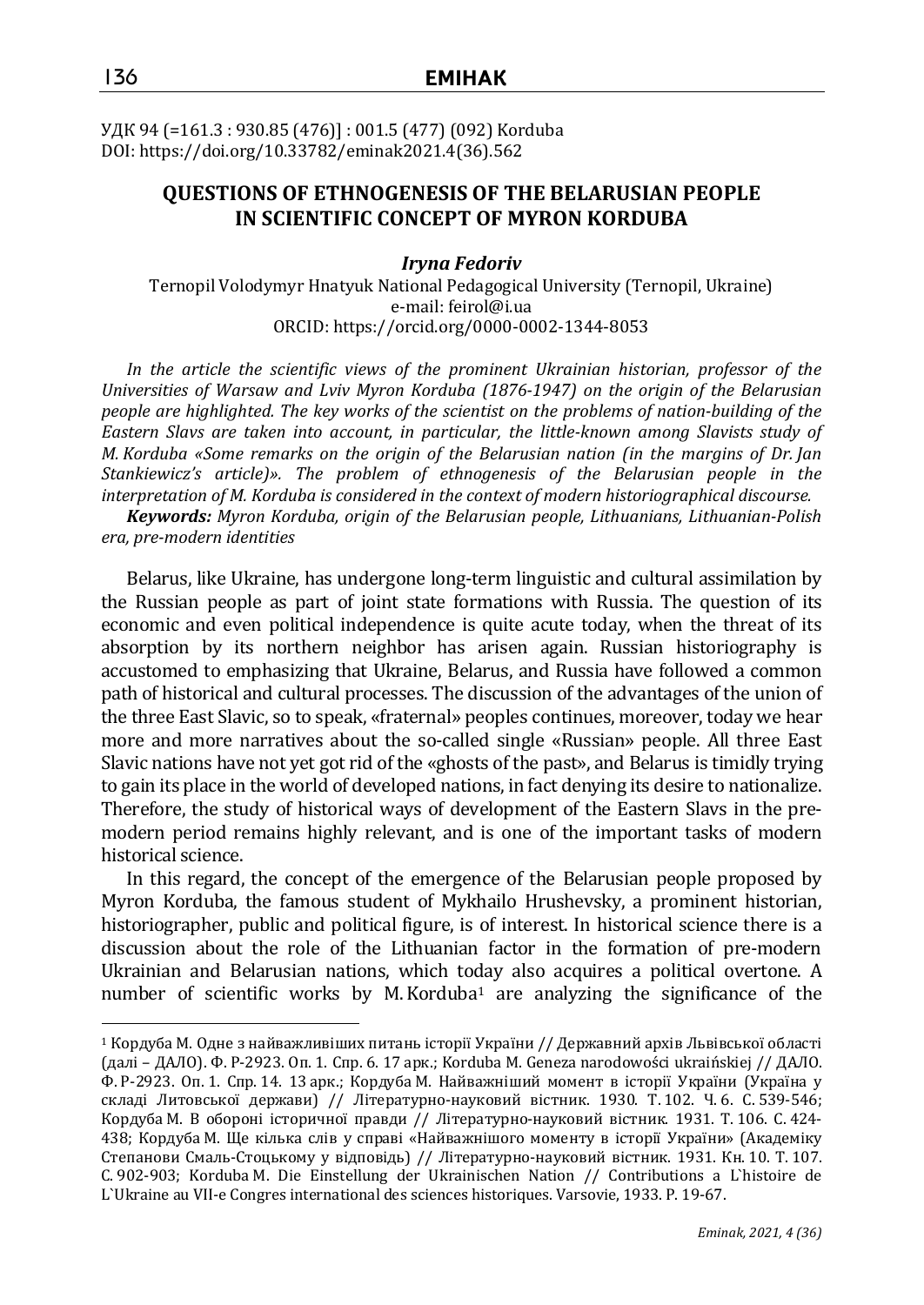Lithuanian period in the assertion of the individuality of the East Slavic nationalities.

The outlined problem has become partly the subject of research of modern Ukrainian historiography. In particular, in the context of considering the issue of scientific discussion in Ukrainian and foreign historical science in the interwar years of the twentieth century, we have a number of theoretical and methodological studies on the origin of the Ukrainian, Belarusian and Russian nationalities. These are first of all the works of V. Potulnytskyi<sup>2</sup>, V. Masnenko<sup>3</sup>, L. Zashkilniak<sup>4</sup>, I. Lysiak-Rudnytskyi<sup>5</sup>, V. Danylenko and O. Dobrzhanskyi<sup>6</sup>, S. Plokhiy<sup>7</sup>, in which M. Korduba's role in the discussion is emphasized. A more detailed study of the origin of the Ukrainian nation in the concept of M. Korduba can be found in the publications of N. Yusova<sup>8</sup> and I. Fedoriv<sup>9</sup>. However, there has been no comprehensive coverage of M.Korduba's scientific views on the ethnogenesis of the Belarusian people in the scientific literature, what became the subject of this article. The historian's work «Some remarks on the origin of the Belarusian nation (in the margins of Dr. Jan Stankiewicz's article)» remained little known<sup>10</sup>.

Discussions about the possible common history of the Slavic peoples in general, and the Eastern Slavs in particular, kept arising repeatedly throughout the twentieth century. In the 1930s, this issue was actively discussed by well-known European scholars, especially Polish, Czech, German and Ukrainian. The works of Yaroslav Bidlo, Marcel Handelsman, Otto Ghosh and others are well worth mentioning<sup>11</sup>. The discussion about the common Ukrainian-Belarusian nation in the early modern period intensified in the 1930s in Ukrainian historiography as well<sup>12</sup>. The reason for this was the article by M. Korduba «The most important moment in the history of Ukraine», published in the Literary-Scientific Bulletin13. Galician and Eastern Ukrainian scholars in emigration actively discussed the origins of Rus and the formation of East Slavic nations in the mass media of that time. Stepan Smal-Stotskyi, Vadym Scherbakivskyi, Simon Narizhnyi,

 $\overline{a}$ <sup>2</sup> Потульницький В. Україна і всесвітня історія: Історіософія світової та української історії ХVІІІ-ХХ століть. Київ, 2002. 480 с.

<sup>3</sup> Масненко В. Історична думка та націотворення в Україні (кінець ХІХ – перша третина ХХ ст.). Київ, Черкаси, 2001. 440 с.

<sup>4</sup> Зашкільняк Л. Історіографічна творчість М. Грушевського на тлі європейської історичної думки кінця ХІХ – початку ХХ ст. // М. Грушевський і українська історична наука. Збірник матеріалів конференцій. Львів, 1999. С. 32-37.

<sup>5</sup> Лисяк-Рудницький І. Формування українського народу й нації // Історичні есе: В 2 т. Київ, 1994. Т. 1. С. 11-28.

<sup>6</sup> Даниленко В., Добржанський О. Академік Степан Смаль-Стоцький. Життя і діяльність. Київ-Чернівці: Інститут історії України НАН України, 1996. 232 с.

<sup>7</sup> Плохій С. Походження слов'янських націй. Домодерні ідентичності в Україні, Росії та Білорусі. Київ: Критика, 2015. 430 с.

<sup>8</sup> Юсова Н. Міркування Мирона Кордуби стосовно часу й обставин утворення української народності // Ukraina Lithuanica: студії з історії Великого князівства Литовського. Інститут історії України, 2009. C. 197-215.

<sup>9</sup> Федорів І. Концепція етногенезу східнослов'янських націй у науковій спадщині Мирона Кордуби в контексті історіографічного дискурсу українських й зарубіжних учених першої половини ХХ ст. // Україна-Європа-Світ. Міжнародний збірник наукових праць. Серія: Історія, міжнародні відносини. Тернопіль, 2010. Вип. 5. У 2 ч. Ч. 1. С. 265-272.

<sup>10</sup> Кордуба М. Кілька зауважень щодо походження білоруської народності (на полях статті д-ра Яна Станкевича) // Кордуба Мирон. Вибрані статті / Упор., переклад: Наталія Ткачова, Ольга Ткачова. Тернопіль, 2011. С. 14-29.

<sup>11</sup> Потульницький В. Україна і всесвітня історія… С. 17-19.

<sup>12</sup> Плохій С. Походження слов'янських націй… С. 99.

<sup>13</sup> Кордуба М. Найважніший момент… С. 539-546.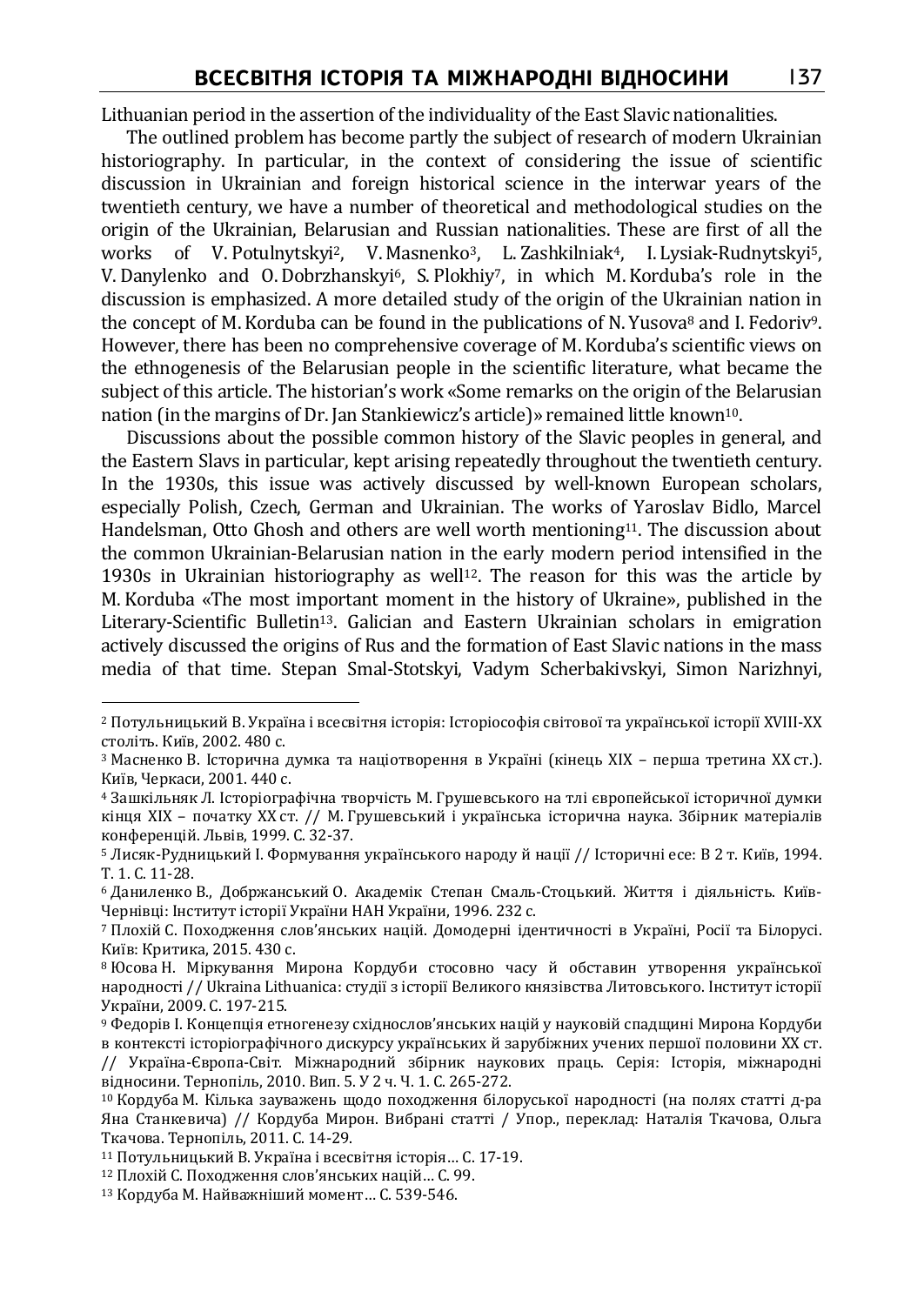Maksym Slavinskyi, Konstantyn Chekhovych, Panas Fedenko, Fedir Sliusarenko, Serhii Shelukhin, Pavlo Smirnov, Vasyl Simovych, Mykola Chubaty, Stepan Tomashivskyi and others took part in it14.

During the controversy over M. Korduba's article, M. Chubatyi stated that the dating of the genesis of the Ukrainian people during the period of occupation of Western Russian lands by Lithuania was far too late. He also expressed the opinion that it was Belarusian lands that benefited most from the incorporation of Russian lands into the Lithuanian state, thus claiming that the occupation was much more significant for the origin of the Belarusian nation than the Ukrainian one, the beginning of which, according to M. Chubatyi, must have taken place in the 12-13 centuries. In response, M.Korduba in his next publication on this topic in «Dilo» newspaper noted that he had not found any fact that would indicate the existence of a separate Belarusian nation, even in the first half of the 17th century. Belarusian national community and the separation of the Belarusian nation could occur no earlier than in the second half of the  $17<sup>th</sup>$  century<sup>15</sup>.

Such theses of M. Korduba provoked the reaction of the famous Belarusian linguist, historian Jan Stankiewicz, who in response wrote the article «The time of the emergence of the Belarusian and Ukrainian peoples»16. It should be added that J. Stankiewicz, known in historiography of this issue as the author of the concept of the origin of the Belarusian people from the Balts, claimed that «when the Slavs came to this territory, they mixed with the Balts and formed a new, Belarusian people». The Baltic-Slavic basis of the Belarusian people, in his opinion, is evidenced by the Baltic geographical names, surnames, common throughout the Belarusian territory<sup>17</sup>. J. Stankiewicz denied the socalled «proto-Rus'» period of the Belarusian people, and transferred the time of its origin (as well as the Ukrainian people) to prehistoric times, generally distinguishing two periods in its ethnogenesis: Baltic and Proto-Slavic. He considered the development of the Belarusian language among other Slavic languages to be quite separate, independent of the intermediate stages in its development, and the language itself to have developed directly from one of the dialects of the common Slavic language<sup>18</sup>.

In the 1960's, an attempt to justify the so-called «Baltic» concept of the origin of the Belarusians was made by the Moscow archaeologist and anthropologist Valentin Sedov, who also believed that the ethno-cultural features of the Belarusians were formed as a result of assimilation by East Slavic groups in the 6-13 centuries of the ancient Baltic population of Belarus, which was the substrate of the Belarusian ethnos in the 14- 16 centuries. In general, the concept of «Baltic substrate» was later criticized by Moses Greenblatt, Vasyl Bondarchyk, Mykhailo Pylypenko19.

It should be noted that for a long time there was no consensus on the problem of ethnical affiliation of the ancestors of modern Belarusians in the structure of Slavdom. Belarusian ethnologist, anthropologist and historian Igor Chakvin claims that the vast majority of researchers have long convincingly stated the East Slavic ethnogenetic roots

<sup>14</sup> Федорів І. Концепція етногенезу... С. 268.

<sup>15</sup> Кордуба М. Початки української нації (у відповідь Українському історико-філологічному товариству) // Діло. 1930. Ч. 286. С. 2-3.

<sup>16</sup> Станкевич Я. Час виникнення білоруського та українського народів // Національна справа. 1931. № 4/5-6. С. 23-35.

<sup>17</sup> Ковалів П. Українська мова та її становище серед інших слов'янських мов. Вінніпеґ, 1954. С. 29. <sup>18</sup> Ibid. С. 30.

<sup>19</sup> Чаквін І. Походження білорусів. Сучасна історіографія проблеми // Народна творчість та етнографія. № 6. 2009. С. 7.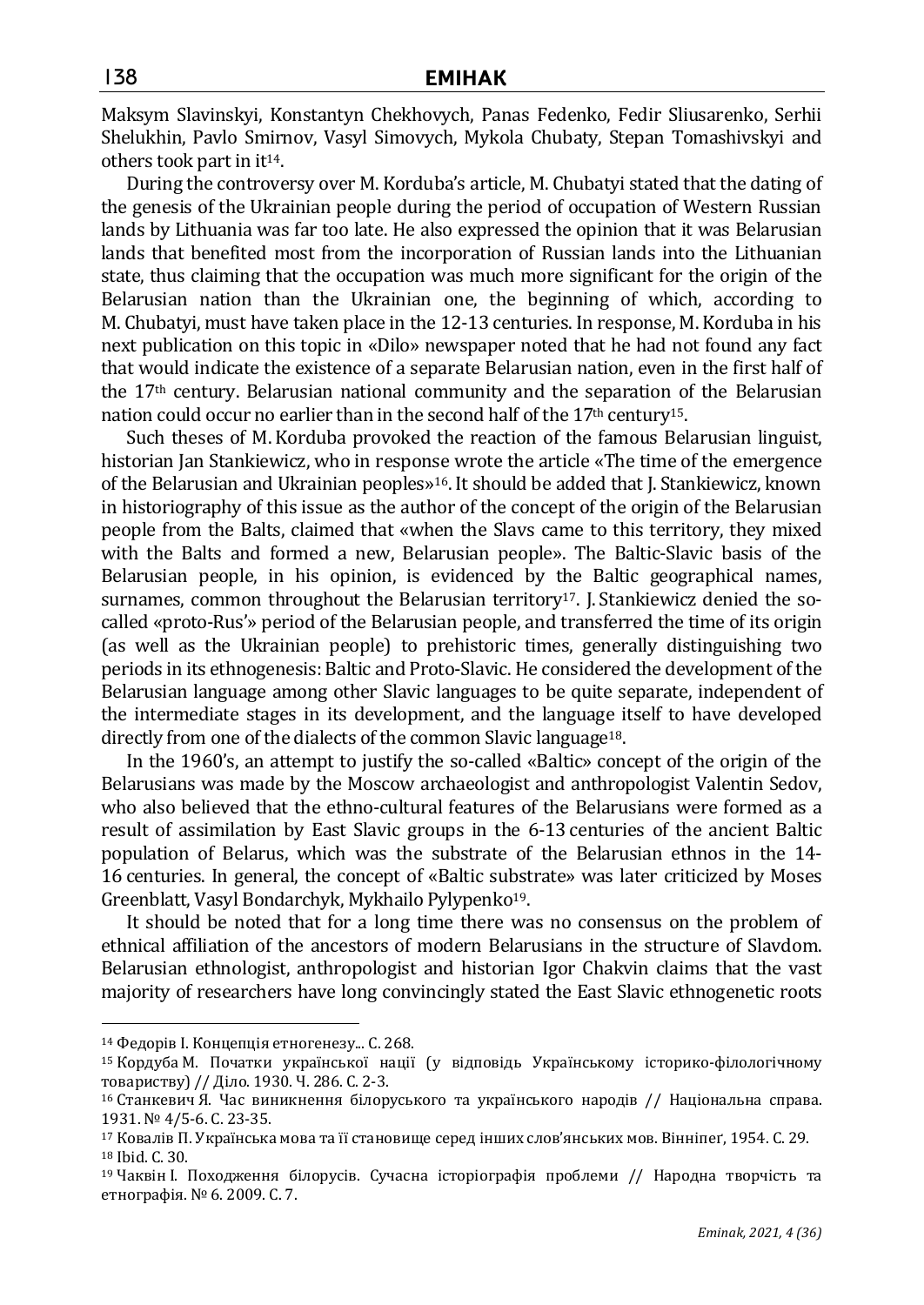of Belarusians, but the historiography of this issue has a large number of works, for example, on the West Slavic origin of their ancestors. The Belarusian people were declared a local dialect and ethnographic group of Poles and Russians; in other cases it was artificially divided into independent regional groups «Polischuks», «Lithuanians», «Belarusians», which have long been under the linguistic and cultural influence of neighboring Slavic peoples; yet in still other cases they were considered as a separate Slavic ethnic group with its own features of language, material and spiritual culture, traditions and self-consciousness, which historically arose<sup>20</sup>.

In this regard, M. Korduba's article «Some remarks on the origin of the Belarusian nation (in the margins of Dr. Jan Stankiewicz's article)» should not go unnoticed by historians<sup>21</sup>. In this work the scholar presents a number of strong arguments, confirmed by sources, about the time of origin of the Belarusian people, its language and literature. He also analyzes ethnic names Belarus, «Lithuanians», «Belarusian», the role of the Lithuanian period for ethnic and political life of Belarusians and some other aspects related to the ethnogenesis of Belarusians in the framework of his author's concept of the origin of Eastern Slavs and gives an estimate of the role of Kievan Rus', the Lithuanian-Polish and Khmelnytsky's eras in these processes<sup>22</sup>. M. Korduba makes his arguments and substantiations in the form of a polemic with J. Stankiewicz. Actually, the tasks of our research are the analysis of the above aspects in the scheme of ethnogenesis of the Belarusian people of M. Korduba's.

Ethnonyms attracted the scientist's attention: Lithuanian, Lithuania, Ruthenian, Rus', Russian and Belarusian, the interpretations of which are conceptually different in both historians. J. Stankiewicz denied that the neighbors of the Belarusians and Ukrainians did not distinguish between the two peoples and called them by the common name of the Ruthenians; and claimed that from the first half of the 14th century Belarusians were known to their neighbors as Lithuanians, and Belarus as Lithuania, and that was what Belarusians called themselves. Instead, M.Korduba emphasizes that the names Lithuania and Lithuanians did not have a national character yet. As they were used at that time only in the geographical and political sense to denote people who lived on the lands that were part of the Lithuanian state, as well as, for example, the names Galicians, Silesians, Pomeranians, etc. were used. «Belarusians were called Lithuanians not because this name was intended to describe their ethnic identity, but to denote their political (state) affiliation», the historian wrote, emphasizing that this is how not only Belarusians, but also representatives of other nationalities from Lithuanian state were called, whereas the Belarusians themselves very rarely used this ethnic name<sup>23</sup>. J. Stankiewicz's thesis, claiming that the names of Lithuania and Lithuanians in the 15-17 centuries were used to denote the Belarusians in the ethnographic sense, is rebutted by the fact that the actual Baltic Lithuanians had no other name to identify themselves, thus using it for that very purpose<sup>24</sup>.

At the same time, M. Korduba emphasizes that the following names were much more common among Belarusians: Rus, Rusyn, Ruthenian. He points to the well-known fact that the coryphaeus of «Belarusian» literature, Francisk Skorina, was recorded in the acts of the University of Cracow as a Lithuanian, which certainly meant his state affiliation,

 $\overline{a}$ 

<sup>22</sup> Ibidem.

<sup>20</sup> Ibid. С. 6.

<sup>21</sup> Кордуба М. Кілька зауважень… С. 14-29.

<sup>23</sup> Ibid. С. 15, 17.

<sup>24</sup> Ibid. С. 17.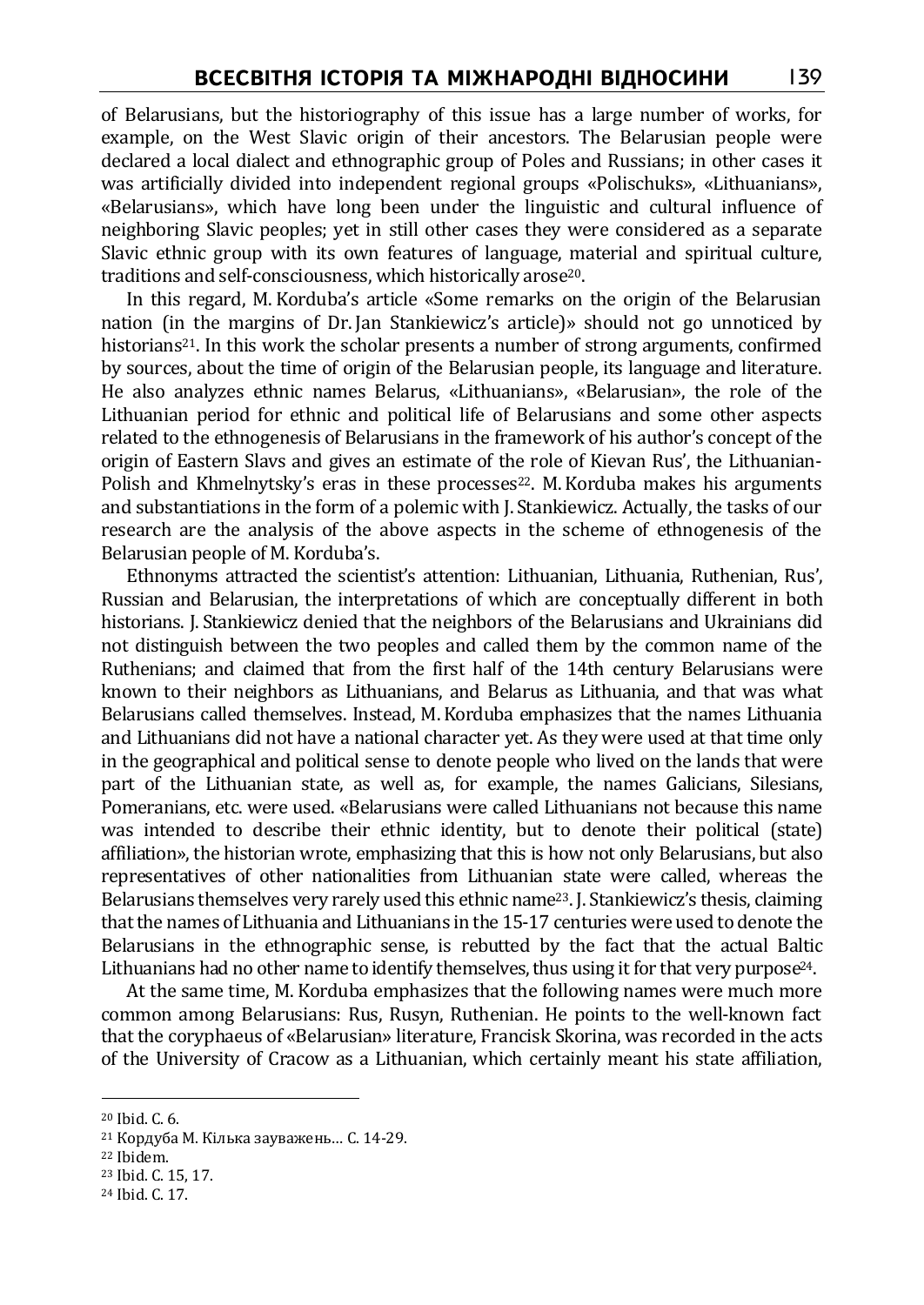and he himself called his famous translation of the Bible (1517) «Russian Bible». Therefore, in the  $15<sup>th</sup>$  and  $17<sup>th</sup>$  centuries, M. Korduba concludes, Belarusians were called (by others as well as by themselves) either Lithuanians or Russians. The first name had a political and state meaning, and was common to all citizens of the Lithuanian State (Lithuanians, Belarusians, Ukrainians, and Jews); whereas the second one had a national character, and served to jointly denote Belarusians and Ukrainians. Moreover, there was no name that meant only Belarusians and distinguished them from other ethnic groups. Even if there was a separate name to denote only Belarusians, it would not mean that they had the consciousness of a national community separate from others<sup>25</sup>.

In this regard, as I. Chakvin rightly notes, the name Lithuanian appeared for Belarusians primarily in the sense of a political name (definition of state citizenship). In a sense, it reflected the broadest level of consolidation of the entire Belarusian people, as well as its integration with the Lithuanians, who also used this definition. The stateterritorial name of Lithuania covered in the 14-17 centuries almost all the lands of Belarus. However, it was most durable and persistent among the Belarusians living in the border lands with Lithuania, Ukraine, Russia, as well as in the areas of mixed Balto-Slavic population. Starting from the second half of the 16th century, representatives of privileged feudal circles of the Grand Duchy of Lithuania also considered themselves Lithuanians<sup>26</sup>.

As for the ethnical name «Belarusian», M. Korduba points out that it first appeared in Western Rus' in 1596 (to denote the literary language under the influence of the Moscow nomenclature) in the Polish edition of «The Sermon of St. Cyril» by Stefan Zizani, where the preface mentions that this book was published «also in Belarusian». In ancient times, Belarusians did not call themselves or their country Belarus. M.Korduba emphasizes that «the origin of this name is still unclear»27. He disagrees with the version of H.Ilyinskyi, which was supported by J. Stankiewicz, that this name was formed by Poles on the basis of geographical names that contain the element «biel» («white» in Belarusian) (Biela, Bielsk, Bielowiezha, etc.), because geographical names derived from the element «biel» («white»), are widespread throughout the Slavic region: in the Great Russian territory (White Sea (Beloie More), Belozersk, Beloberezhie, etc.), in all ethnographic Ukrainian lands, and also in Polish lands. In particular, the scientist notes that list of such names in the «Geographical Dictionary of the Kingdom of Poland» spreads over several dozen pages. In addition, the western part of the Belarusian territory bordering Poland, which contains the geographical names quoted by H.Ilyinskyi, was known in Poland as Black Russia, while the name of Belarus referred more to the south-eastern part of the ethnographically Belarusian lands, the center of which was Mogilev. In the West in the 15 century, the name of White Russia denoted, as a rule, the north-eastern regions, and almost always was applied to the Great Russian lands and the territories of the Moscow princes<sup>28</sup>. Instead, in the Moscow State in the  $16$  – first half of the 17 century the name Belarus or Little Russia was applied to the Russian lands that were part of the Lithuanian-Polish State, which at that time meant both Belarusian and Ukrainian lands. It was only from the time of Bohdan Khmelnytsky's uprising that these two concepts began to be distinguished there. Thus, M. Korduba claims that the name Belarus was primarily geographical and not national29.

<sup>25</sup> Ibidem.

<sup>26</sup> Чаквін І. Походження білорусів… С. 11-12.

<sup>27</sup> Кордуба М. Кілька зауважень… С. 18.

<sup>28</sup> Ibidem.

<sup>29</sup> Ibid. С. 19.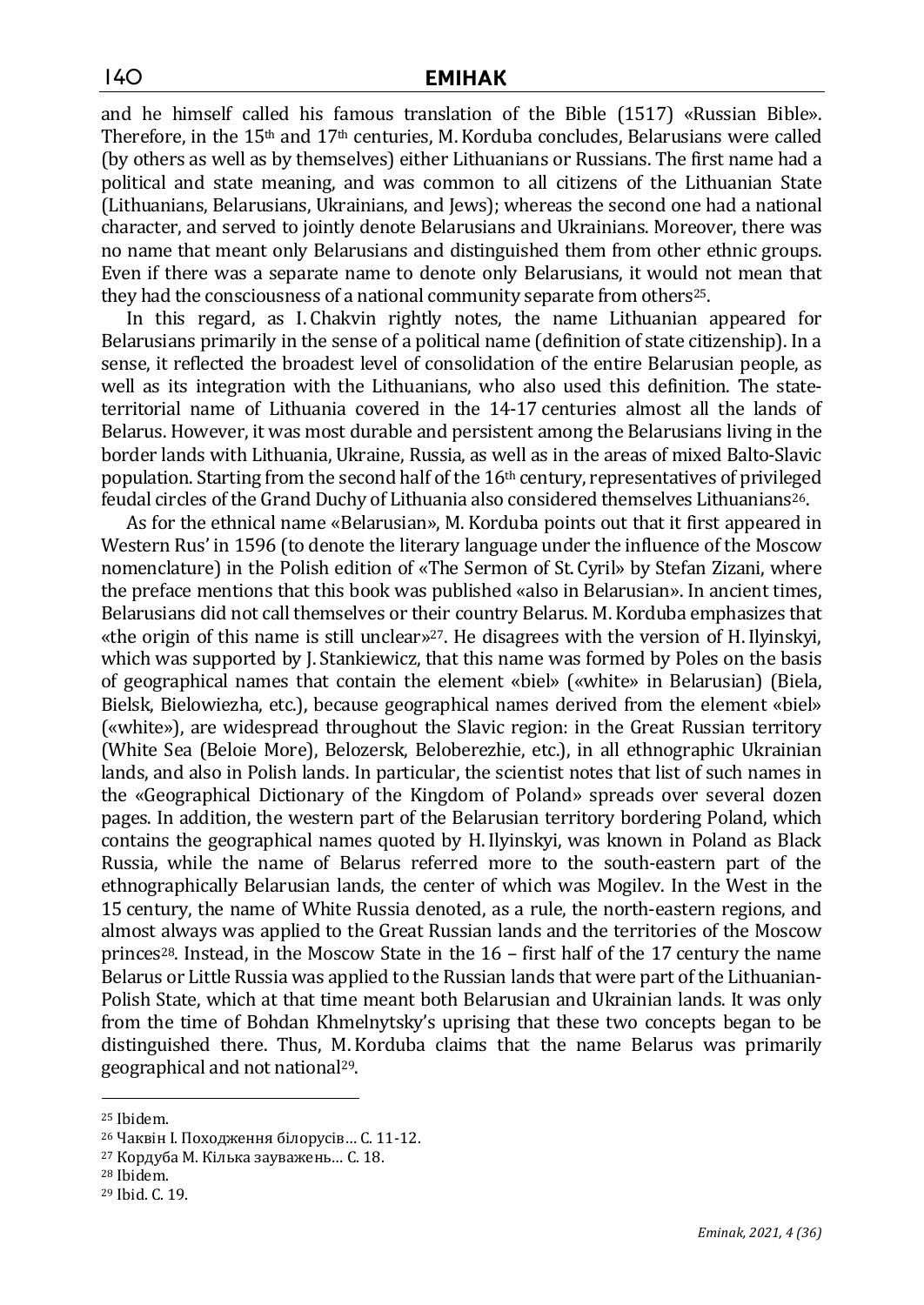The historian puts forward the version that the term «Belarusian» was coined in the office of the Moscow princes to denote the business and literary language used in the Russian lands of the Polish-Lithuanian state in the  $15<sup>th</sup>$  and  $17<sup>th</sup>$  centuries. The term was adopted without any reservations whether this language can really be identified with Belarusian in the modern sense of the word, that is, whether the old Moscow conditional term really corresponds to the existing national one. At the time, when both the names «Little Rus'» and «White (Bela) Rus'» were used in the Moscow region for the political definition of the Rus' lands that remained within the Polish-Lithuanian state, only the name «Belarusian» was used by the Muscovites regarding the literary language spoken there. In other words, it was a specific Moscow term; neither Ukrainians, nor Poles, nor, in the end, Belarusians themselves used this term to denote this language. Instead they called it «Russian» while Church Slavonic was known as «Slavic». Since the term was used by Moscow scribes quite conditionally, they did not delve into whether the letter, say, comes from Vilnius or, for example, Podillia, or has linguistic features closer to the Belarusian dialect, or Ukrainian, everything that came from «southwestern lands and was written in Cyrillic, not Church Slavonic, was called «Belarusian script»30. Therefore, M. Korduba claimed, both of these concepts (Belarusian and national) for the period of the  $15<sup>th</sup> - 17<sup>th</sup>$  centuries cannot be identified a priori.

As I. Chakvin rightly points out, the fact that other «Russian» lands (Ukraine) of the Grand Duchy of Lithuania passed away in the second half of the  $16<sup>th</sup>$  century under the jurisdiction of the Kingdom of Poland, while the Belarusian regions remained part of the «Lithuanian» part of the Commonwealth, played a role in the stable preservation of the names Rus' and Russians in the lands of Belarus. It is probable that the different color (White, Black, Red) and other differential (Big, Small) names of Rus', which existed since ancient times, also reflected a certain semantic difference in the ethnic and ethnographic heterogeneity of the general concept of «Rus'». In addition, different groups of the population at that time perceived their ethnicity in different ways<sup>31</sup>.

According to M. Korduba, another proof of the existence of a common Ukrainian-Belarusian nation in the 15-17 centuries is the Western Russian script. The historian claims that even its superficial knowledge convinces that the literary language of that time, which was formed on the basis of the Church Slavonic language, absorbed elements of the dialects of both vernaculars, Ukrainian and Belarusian, as well as a significant number of Polonisms. Over time, due to the proximity of the Ukrainian and Belarusian languages («in those days much larger than today»), the «Russian language» was formed with sounds common to the Belarusian and North Ukrainian dialects, avoiding the brighter features of the Ukrainian and Belarusian languages. Such literary language was easily understood by both Ukrainians and Belarusians. The authors of such writing were authors of both Ukrainian and Belarusian origin. Therefore, these two facts, says the historian, give solid grounds to consider this writing to be «the common good of both peoples»32. The author of the article also reminded that such well-known linguists as P. Zhvtetskyi and M. Vozniak both shared the statement<sup>33</sup>.

In a number of his works, M. Korduba emphasizes that the key event in the history of the Eastern Slavs of that time, which contributed to the split of the once united Rus into

<sup>30</sup> Ibidem.

<sup>31</sup> Чаквін І. Походження білорусів… С. 11.

<sup>32</sup> Кордуба М. Кілька зауважень… С. 20.

<sup>33</sup> Ibidem.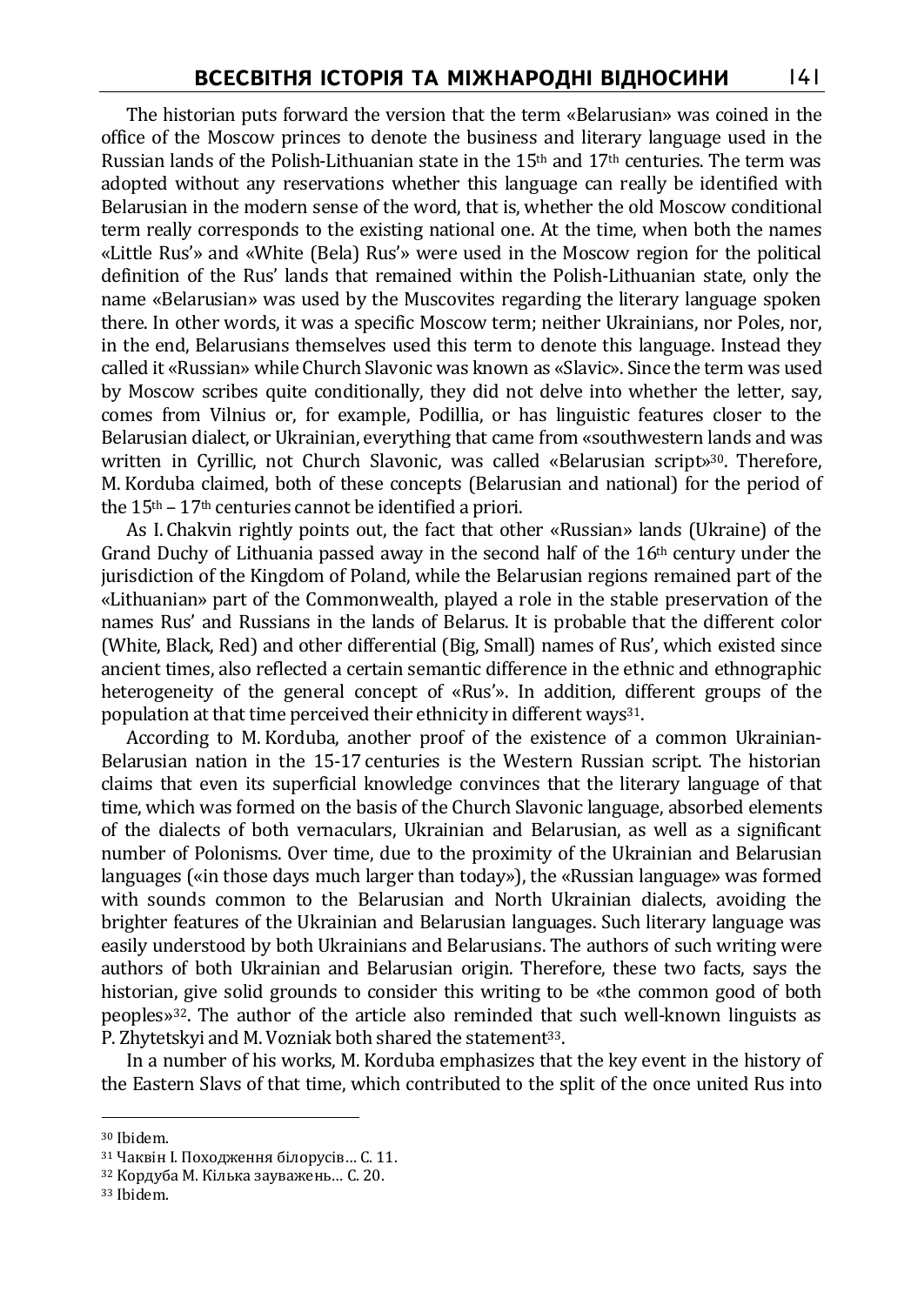two separate parts was the Lithuanian peaceful occupation, resulting in a border between the populations of the single state, which led to alienation. «On both sides of the border separate worldviews and psyches are formed», the historian wrote<sup>34</sup>. However, M. Korduba emphasizes, even then, and even in the time of B.Khmelnytsky, the population of Ukrainian and Belarusian lands was still one common ethnic entity<sup>35</sup>. It was based on the structure of political relations, common historical past and traditions, religious and church life and cultural influences<sup>36</sup>. M. Korduba's thesis that the Lithuanian era was crucial for the national differentiation between Ukraine (and Belarus), which were under the influence of the West, and Muscovy (present-day Russia) (which was influenced by the Tatar East) was praised in I. Lysiak-Rudnytskyi's article «Formation of Ukrainian people and nation»37.

Therefore, M. Korduba could not possibly agree with the statements of J. Stankiewicz about the «huge difference» between the political life of Belarusians and Ukrainians in the Lithuanian period, and that historical Lithuania from a political point of view was actually the Belarusian State<sup>38</sup>. According to the historian, both O. Shakhmatov and K. Kadlets spoke about the Russian, relatively Western-Russian character, and hence the Belarusian-Ukrainian character of the Lithuanian state, referring primarily to cultural relations. As for political relations, «Dr. Stankiewicz is very wrong if he believes that the centralization initiated by Witold, which undoubtedly eliminated the remnants of Ukrainian statehood, concerned only Volyn, Chernihiv, Kyiv and Podillia regions»39. It began with Belarus, in particular with the liquidation in 1392 of the Trotsky principality, and then the Briansk, Vitebsk, and others. In the new Lithuanian state, the indigenous Lithuanian families certainly had the advantage, who, having accepted Catholicism, took a privileged position in relation to Ukrainian and Belarusian nobility. This led to the opposition of the Russian elite against Witold, uniting it around Svydrygail, and when under Kazimir Jagiellonchyk the indigenous Lithuanian Catholic families became even stronger, Belarusian and Ukrainian political forces began to seek support in Moscow. «In this regard, it would be very interesting to hear from Dr. Stankiewicz, on what exactly the Belarusian character of the Lithuanian state, which, according to him, is a dogma for Belarusian historiography, was based, and how it showed itself»<sup>40</sup>.

In the mentioned publication, J. Stankiewicz expressed another contradictory thesis, as if by the middle of the  $17<sup>th</sup>$  century Belarusian culture undoubtedly dominated the culture of the Ukrainian people. M.Korduba responds with the following arguments. First, the period from the middle of the  $14<sup>th</sup>$  century to the middle of the  $16<sup>th</sup>$  century was a time of decline of literary creativity and any intellectual movement throughout Lithuanian, White and Ukrainian Russia. The so-called Lithuanian-Russian chronicles with their stereotyped and primitive way of narration, pale and poor style, in terms of literary value cannot be compared with the ancient Russian chronicles of the princely period. The same decline is observed in architecture, painting, and goldsmith crafts. The intellectual movement came to life only in the second half of the  $16<sup>th</sup>$  century, and is concentrated in so-called cultural centers. In ethnographically Ukrainian lands these

<sup>34</sup> Кордуба М. Найважніший момент… С. 544.

<sup>35</sup> Ibidem.

<sup>36</sup> Ibid. С. 545.

<sup>37</sup> Лисяк-Рудницький І. Формування українського народу… С. 26.

<sup>38</sup> Кордуба М. Кілька зауважень… С. 21.

<sup>39</sup> Ibid. С. 22.

<sup>40</sup> Ibidem.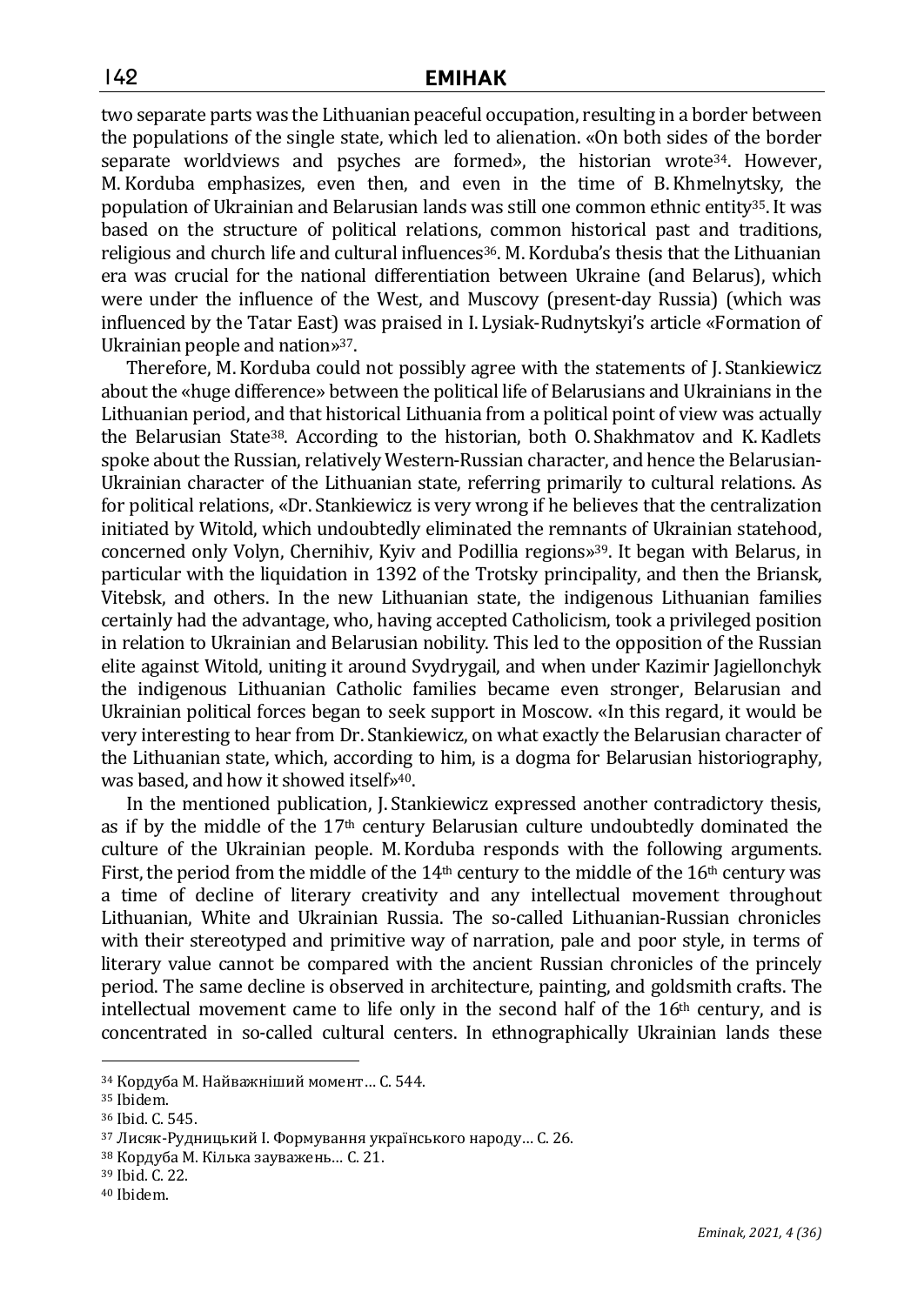include: Milianovychi (near Kovel), Lviv, Ostrog, and Kyiv. Two cultural centers appeared on the Ukrainian-Belarusian border: in Zabludov and Slutsk, and one in the center of the Belarusian lands in Vilno. Therefore, there can be no question of any «undeniable dominance» of Belarusian culture over Ukrainian. The cultural life of the whole of Rus' at that time was integral, common, as a product of the joint efforts of both ethnic groups, Ukrainian and Belarusian! The whole intellectual movement of that time took place according to their common understanding and their harmonious interaction<sup>41</sup>. M. Korduba backs up his words with concrete historical facts, which testify to the active exchange of cultural values in the Ukrainian-Belarusian lands through joint congresses, actions, conferences. Therefore, «we have no right to talk about any distinction of a separate Belarusian culture or even more so its opposition to the Ukrainian one»42.

The absence of a separate Belarusian nation in the middle of the  $17<sup>th</sup>$  century, according to M. Korduba, is also proved by the events of B.Khmelnytsky's national liberation war (note that M. Korduba was an excellent specialist in this period of Ukrainian history, being the author of a number of works on the problems of Khmelnytsky liberation movement and leadership). He denies J. Stankiewicz's position on the alleged hostile attitude of Belarus towards the Cossacks. Despite B.Khmelnytsky's official alliance with Moscow, there were constant quarrels between the Cossack army operating in Belarus and squads of Moscow troops caused by completely opposite goals. The Cossacks believed that Belarus should be included in the autonomous Ukraine as a common homeland, and Moscow sought to seize it under the direct rule of the tsar43. A good example of existing at that time feelings of the national community of Belarusian intellectual circles with the Ukrainian ones, and at the same time the separation from Moscow, which already then was claiming the exclusive representation of ancient Russia and the legacy of Vladimir the Great, he cites an interesting story where a Vilno merchant I. Liskevich presented to Moscow ambassadors an anthem in honor of B.Khmelnytsky and Vyhovsky, composed in Vilno, which glorified Khmelnytsky as a defender of the Orthodox religion, the head and leader of the entire Russian people<sup>44</sup>.

M. Korduba agrees with J. Stankiewicz that in the 11-13 centuries «there was no national unity of Belarusians with Ukrainians or with Russians», because in ancient princely Rus' a common Rus' people national feeling had not yet been formed, and therefore there was no common Rus' nation. Rus' of the princely period formed only a common cultural sphere45. In one of his other works «Die Einstellung der Ukrainischen Nation» we read the following: «a common state, a common faith and a common literary language become powerful foundations on which one common all-Russian, though not a nation in the full sense of the word, but rather certain cultural sphere is built». The natural evolution of the East Slavic tribes on the territory of the future Kyiv State could have led to their transformation into «separate nationalities», but the creation of a Russian state prevented this process. According to M. Korduba, the spread of Christianity and, as a result, the centralization it brought, further stifled the process of ethnic separation<sup>46</sup>.

 $\overline{a}$ 

<sup>45</sup> Ibidem.

<sup>41</sup> Ibid. С. 23.

<sup>42</sup> Ibid. С. 24.

<sup>43</sup> Ibid. С. 25.

<sup>44</sup> Ibid. С. 26.

<sup>46</sup> Korduba M. Die Einstellung der Ukrainisсhen… S. 25.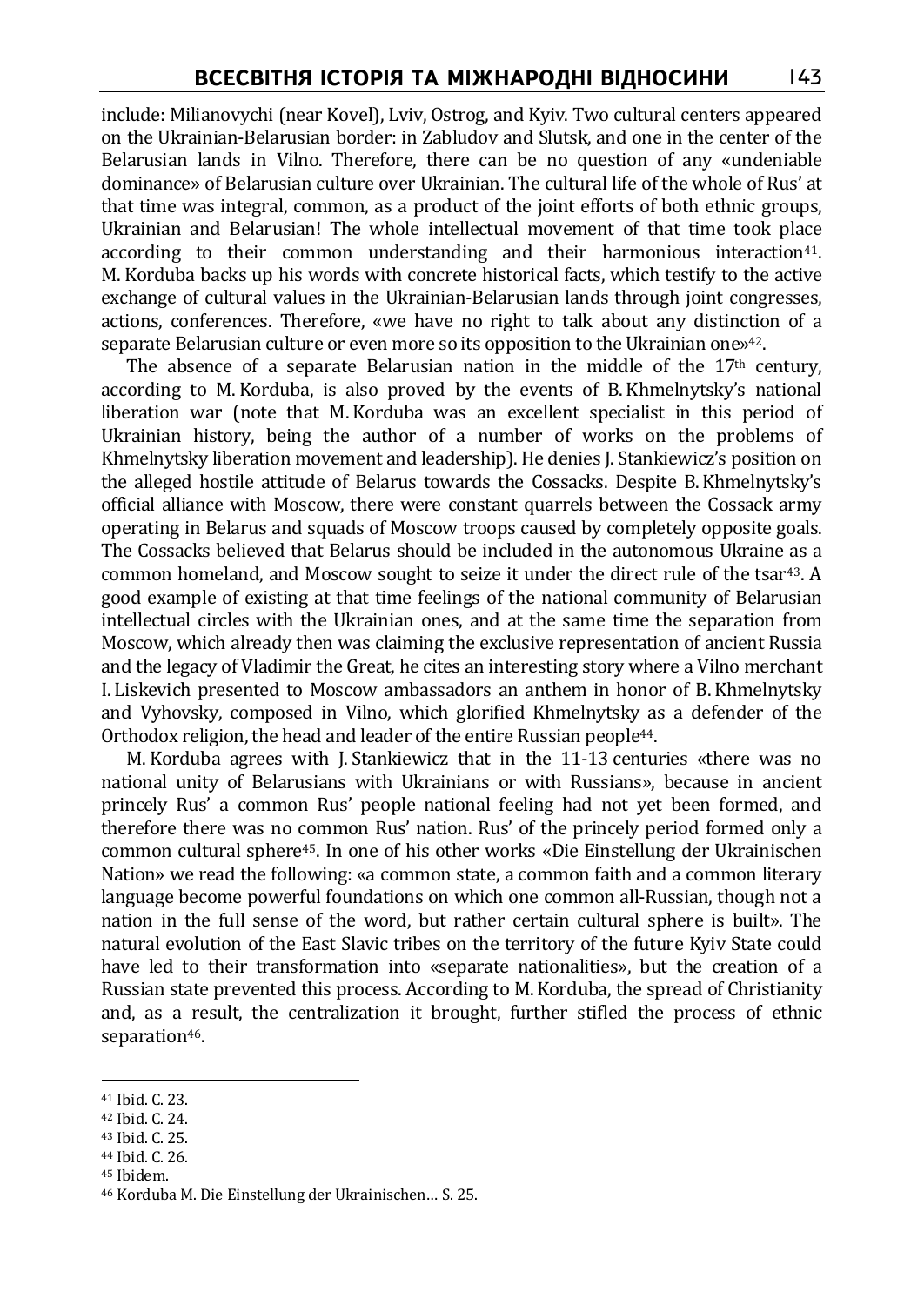Therefore, it seems completely illogical, «when the existence of a separate Belarusian nation is deduced from those princely times. The Polotsk principality, to which Stankiewicz refers, was the same political appanage without any national character as any other land in Russia of that time». Moreover, it did not cover a major part of the Belarusian lands, as Smolensk region formed a very separate appanage, remaining in close contact with the Kiev Principality; part of the Belarusian lands belonged to Siversk and Turovo-Pinsk appanages, and Minsk region had been torn away from Polotsk by Volodymyr Monomakh47. Such considerations of M. Korduba were very close to modern discussions about the ethno-national character of Kievan Rus. As S. Plokhiy notes, as far as Belarus is concerned, local historians are looking for the sources of the modern Belarusian nation in the history of the Kryvychi tribes and the Polotsk principality. They have the same grounds for this as Ukrainian historians who look for the sources of their state in the conglomerate of principalities located on the territory of Ukraine, but still no «all-Belarusian» identity then, apparently, existed even in its initial form. The history of the Polotsk principality, like the histories of other Russian principalities – Kyiv, Chernihiv, Pereyaslav or Suzdal, is very convenient to start a modern national narrative, but as a starting point in search of sources of modern national identities, it is not very suitable<sup>48</sup>. Denying the concept of all-Russian nationality, Ukrainian and Belarusian scholars have reasonably questioned the level of ethnic homogeneity of the Kievan Rus State and its ability to create one nationality from different ethnic and tribal strata<sup>49</sup>.

So, M. Korduba in a number of his works on certain aspects of the ethnogenesis of Belarusians, Ukrainians and Russians, does not look for nations where they do not yet exist, in particular, in the Proto-Slavic or Kievan Rus' period. Separation of southwestern lands together with their subsequent inclusion into the Lithuanian state in the second half of the 14<sup>th</sup> century contributed to the consolidation of Russian tribes into a separate ethnic group different from the Great Russians, and the creation of initially Ukrainian-Belarusian, and later separate Ukrainian and Belarusian nations50. In addition, the historian claimed that the Grand Duchy of Moscow was the successor of the Mongol world and Byzantium, whereas Ukrainian and Belarusian lands, which came under the influence of Lithuanian-Polish cultural and intellectual circles, were under the influence of Western Europe and experienced all Western European civilizational processes51. The Union of Lublin in 1569 separated the Ukrainian lands from the Lithuanian State and thus weakened their then close ties with the Belarusian lands<sup>52</sup>. But the consequences of changes caused by this act will be felt only in a few decades<sup>53</sup> (the author means changes in the national identity of Ukrainians and Belarusians).

The second such important moment, according to M.Korduba, was the separation of the Hetmanate (Kyiv and the Left Bank of Ukraine) from the Polish-Lithuanian State (1648) and their connection with Moscow (1654, 1667). This part of Ukraine became in the second half of the  $17<sup>th</sup>$  and  $18<sup>th</sup>$  centuries the center of the political and cultural movement of Ukrainians, while in the lands that remained under Poland, national life was

 $\overline{a}$ 

<sup>52</sup> Кордуба М. Кілька зауважень… С. 28.

<sup>47</sup> Кордуба М. Кілька зауважень… С. 26.

<sup>48</sup> Плохій С. Походження слов'янських націй… С. 49.

<sup>49</sup> Ibid. С. 51.

<sup>50</sup> Кордуба М. Найважніший момент... С. 539.

<sup>51</sup> Korduba M. VII-e Congres international des sciences historiques. Resumes of present communications at the Congress. Warsaw, 1933. Vol. 2. P. 208.

<sup>53</sup> Ibid. С. 29.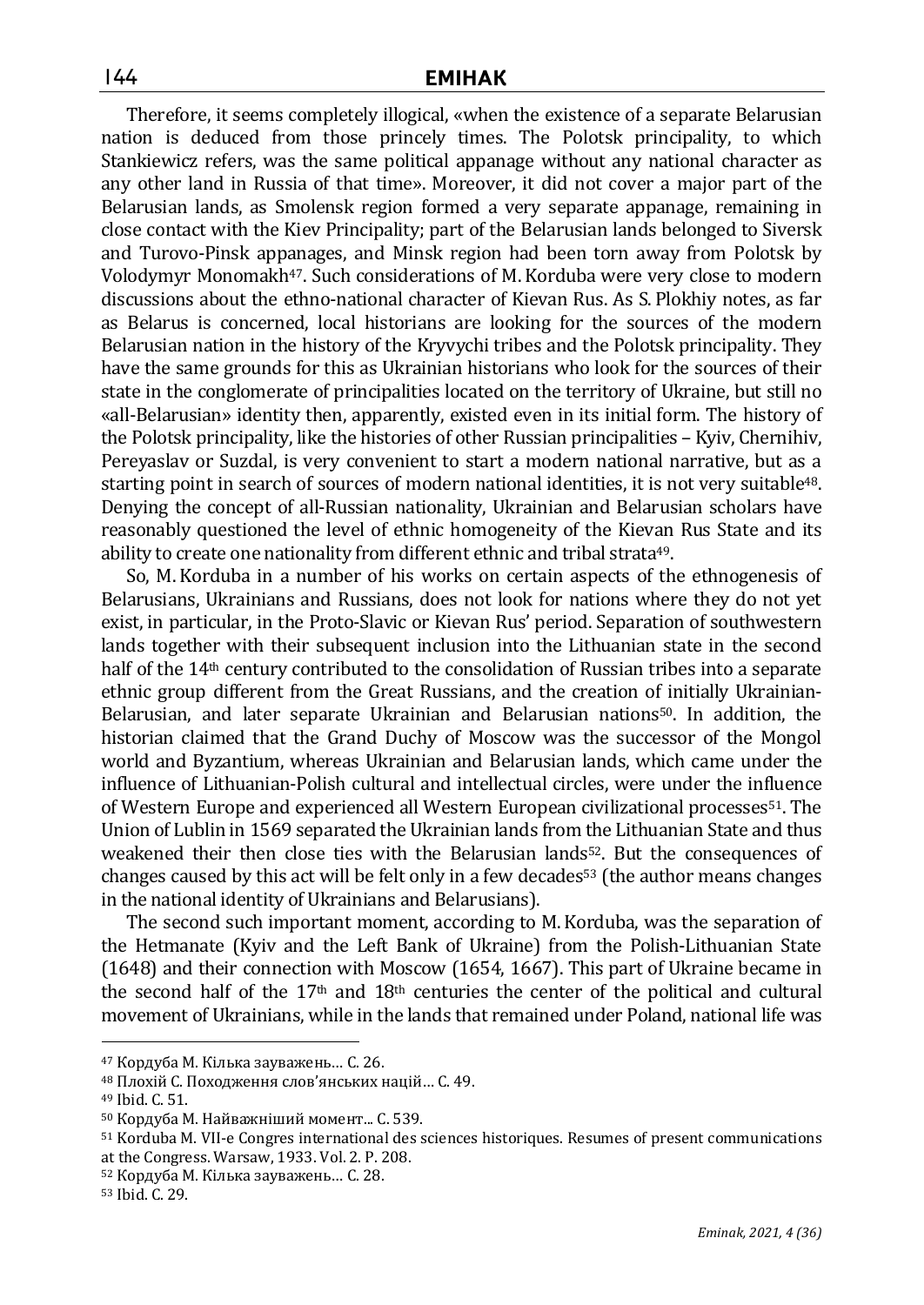declining. At that time, the main centers of cultural life of Belarusians, especially Vilno, still remained part of the Polish-Lithuanian State. This resulted in further differentiation of both ethnic groups (Ukrainians and Belarusians), which eventually led to their division into two separate nationalities. Therefore, M.Korduba concludes, J. Stankiewicz's statements about the genesis of the Belarusian people before the Lithuanian occupation (not to mention the prehistoric era) do not withstand scientific criticism54.

In the second half of the  $20<sup>th</sup> - 21<sup>st</sup>$  centuries a number of new studies have emerged in this sphere. Some of them were focused on determining the origins of the peculiarities of culture, language, and self-consciousness of Belarusians. The other aimed at clarifying the ethnic, socio-economic and political processes that led to the formation of the Belarusian nation. Another layer of research on the problem concerned the older stages of East Slavic and All-Slavic ethnogenesis. In 2015, the work of the famous medievalist Serhiy Plokhiy «Origin of Slavic Nations: Pre-modern identities in Ukraine, Russia and Belarus» appeared as a sample of sound scientific research, with modern methodology, solid categorical apparatus and a clear vision of the problem55. Based on the analysis of a sufficient number of professional studies, as well as a number of sources, S. Plokhiy claims that the Belarusian national project was based on the Russian identity, which had previously developed in the Grand Duchy of Lithuania, but failed to create a separate identity in early modern times<sup>56</sup>. According to the majority of modern historians, the Mongol invasion is a crossroads where Russian history has gone its own way, while the history of Ukraine and Belarus has gone its own way. The main factor in the removal and further distancing and alienation was that from the middle of the 13th century northeastern Russia submitted to the Mongols, and the rest of the Russian territories, having remained under Mongol supremacy for much less time, came under the rule of Lithuanian princes and Polish kings. The political history of Ukrainian and Belarusian lands in the 13-14 centuries is a process of coexistence and competition of several large and small principalities that emerged on the ruins of Kievan Rus57.

Modern scientific works have made it possible to identify the ethnic features that from ancient times to the present bring Belarusians closer to all other Slavic peoples, especially Russians and Ukrainians. Further research on the ethnogenesis of the East Slavic peoples will expand the thoroughness of solving the outlined aspects of the ethnic history of the Belarusians. The modern programs for building national projects in Ukraine and Belarus, in their turn, should not deny the common features, periods and pages of the past, but, upon rethinking them, creatively interweave them both in the present-day life as well as in the outline of world history.

#### **REFERENCES**

**Aleksievets, L., Seko, Ya.** (2015). Plokhiy S. Pokhodzhennia slovianskykh natsii. Domoderni identychnosti v Ukraini, Rosii ta Bilorusi. Kyiv: Krytyka, 2015. 430 s. [The origin of Slavic nations. Pre-modern identities in Ukraine, Russia and Belarus. Kyiv: Critique, 2015. 430 p.]. *Ukraina-Yevropa-Svit. Mizhnarodnyi zbirnyk naukovykh prats. Seriia: Istoriia, mizhnarodni vidnosyny, 15,* 331-334 [in Ukrainian].

<sup>54</sup> Ibidem.

<sup>55</sup> Плохій С. Походження слов'янських націй…; Алексієвець Л., Секо Я. *Плохій С.* Походження слов'янських націй. Домодерні ідентичності в Україні, Росії та Білорусі. Київ: Критика, 2015. 430 с. // Україна-Європа-Світ. Міжнародний збірник наукових праць. Серія: Історія, міжнародні відносини. 2015. Вип. 15. С. 332.

<sup>56</sup> Плохій С. Походження слов'янських націй… С. 396.

<sup>57</sup> Ibid. С. 56.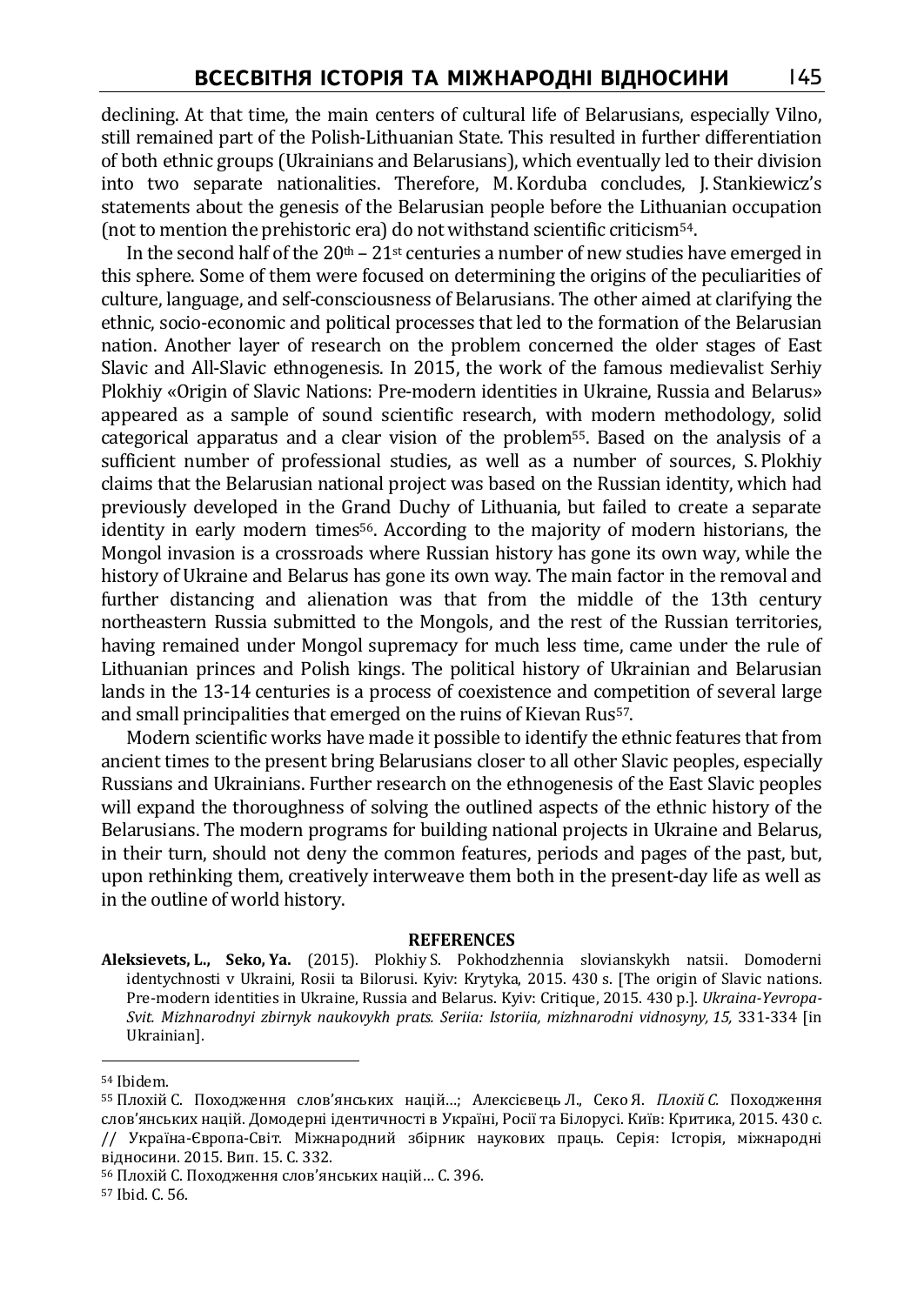- **Chakvin, I.** (2009). Pokhodzhennia bilorusiv. Suchasna istoriohrafiia problemy [The origin of the Belarusians. Contemporary historiography of the problem]. *Narodna tvorchist ta etnohrafiia*, *6*, 6-13 [in Ukrainian].
- **Danylenko, V. & Dobrzhanskyi, O.** (1996). *Akademik Stepan Smal-Stotskyi. Zhyttia i diialnist*  [Academician Stepan Smal-Stotskyi. Life and activity]. Kyiv-Chernivtsi [in Ukrainian].
- **Fedoriv, I.** (2010). Kontseptsiia etnohenezu skhidnoslov'ianskykh natsii u naukovii spadshchyni Myrona Korduby v konteksti istoriohrafichnoho dyskursu ukrainskykh y zarubizhnykh uchenykh pershoi polovyny XX st. [The concept of ethnogenesis of East Slavic nations in the scientific heritage of Myron Korduba in the context of the historiographical discourse of Ukrainian and foreign scientists of the first half of the twentieth century]. *Ukraina-Yevropa-Svit. Mizhnarodnyi zbirnyk naukovykh prats. Seriia: Istoriia, mizhnarodni vidnosyny*, (Vol. 5 (1), pp. 265-272). Ternopil [in Ukrainian].
- **Korduba, M.** (N.d.). Odne z naivazhlyvishykh pytan istorii Ukrainy [One of the most important question in the history of Ukraine]. *State Archives of Lviv region*. Found R-2923. List 1. File 6 [in Ukrainian].
- **Korduba, M.** (N.d.). Geneza narodowości ukraińskiej. *State Archives of Lviv region*. Found R-2923. List 1. File 14 [in Polish].
- **Korduba, M.** (1930). Pochatky ukrainskoi natsii (u vidpovid Ukrainskomu istoryko-filolohichnomu tovarystvu) [The beginnings of the Ukrainian nation (in response to the Ukrainian Historical and Philological Society)]. *Dilo*, *286*, 2-3 [in Ukrainian].
- **Korduba, M.** (1930). Naivazhnishyi moment v istorii Ukrainy (Ukraina u skladi Lytovskoi derzhavy) [The most important moment in the history of Ukraine (Ukraine as part of the Lithuanian State)]. *Literaturno-naukovyi vistnyk, 102 (6),* 539-546 [in Ukrainian].
- **Korduba, M.** (1931). Shche kilka sliv u spravi «Naivazhnishoho momentu v istorii Ukrainy» (Akademiku Stepanovy Smal-Stotskomu u vidpovid) [A few more words in the case of «The most important moment in the history of Ukraine» (in response to Academician Stepan Smal-Stotsky)]. *Literaturnonaukovyi vistnyk,* Book 10, Vol. 107, 902-903 [in Ukrainian].
- **Korduba, M.** (1931). V oboroni istorychnoi pravdy [In defense of historical truth]. *Literaturno-naukovyi vistnyk, 106,* 424-438 [in Ukrainian].
- **Korduba, M.** (1933). Die Einstellung der Ukrainischen Nation. *Contributions a L'histoire de L'Ukraine au VII-e Congres international des sciences historiques,* Varsovie, 19-67 [in Germany].
- **Korduba, M.** (2011). Kilka zauvazhen shchodo pokhodzhennia biloruskoi narodnosti (na poliakh statti d-ra Yana Stankevycha) [Some remarks on the origin of the Belarusian nation (in the margins of the article by Dr. Jan Stankiewicz)]. In **Korduba Myron**. *Vybrani statti.* Ternopil, P. 14-29 [in Ukrainian].
- **Kovaliv, P.** (1954). *Ukrainska mova ta yii stanovyshche sered inshykh slov'ianskykh mov* [Ukrainian language and its position among other Slavic languages]. Winnipeg [in Ukrainian].
- **Lysiak-Rudnytskyi, I.** (1994). Formuvannia ukrainskoho narodu y natsii [Formation of the Ukrainian people and nation]. *Istorychni ese* (Vol. 1, pp. 11-28)*.* Kyiv [in Ukrainian].
- **Masnenko, V.** (2001). *Istorychna dumka ta natsiotvorennia v Ukraini (kinets XIX persha tretyna XX st.)* [Historical Thought and Nation-Building in Ukraine (late  $19<sup>th</sup>$  – first third of the 20<sup>th</sup> century)]. Kyiv-Cherkasy [in Ukrainian].
- **Plokhiy, S.** (2015). *Pokhodzhennia slov'ianskykh natsii. Domoderni identychnosti v Ukraini, Rosii ta Bilorusi* [The Origin of Slavic Nations: Pre-Modern Identities in Ukraine, Russia and Belarus]. Kyiv [in Ukrainian].
- **Potulnytskyi, V.** (2002). *Ukraina i vsesvitnia istoriia: Istoriosofiia svitovoi ta ukrainskoi istorii XVIII-XX stolit* [Ukraine and World History: Historiosophy of World and Ukrainian History of the 18th – 20th Centuries]. Kyiv [in Ukrainian].
- **Stankevych, Ya.** (1931). Chas vynyknennia biloruskoho ta ukrainskoho narodiv [The Time of Origin of the Belarusian and Ukrainian Peoples]. *Natsionalna sprava, 4/5–6*, 23-35 [in Ukrainian].
- **Yusova, N.** (2009). Mirkuvannia Myrona Korduby stosovno chasu y obstavyn utvorennia ukrainskoi narodnosti [Myron Korduba's Reflections on the Time and Circumstances of the Formation of the Ukrainian Nation]. *Ukraina Lithuanica: studii z istorii Velykoho kniazivstva Lytovskoho*, 197-215 [in Ukrainian].
- **Zashkilniak, L.** (1999). Istoriohrafichna tvorchist M. Hrushevskoho na tli yevropeiskoi istorychnoi dumky kintsia XIX – pochatku XX st. [Historiographical work of M. Hrushevsky against the background of European historical thought of the late XIX – early XX centuries]. In *Proceedings of conferences: M. Hrushevsky and Ukrainian historical science. Lviv,* 32-37 [in Ukrainian].